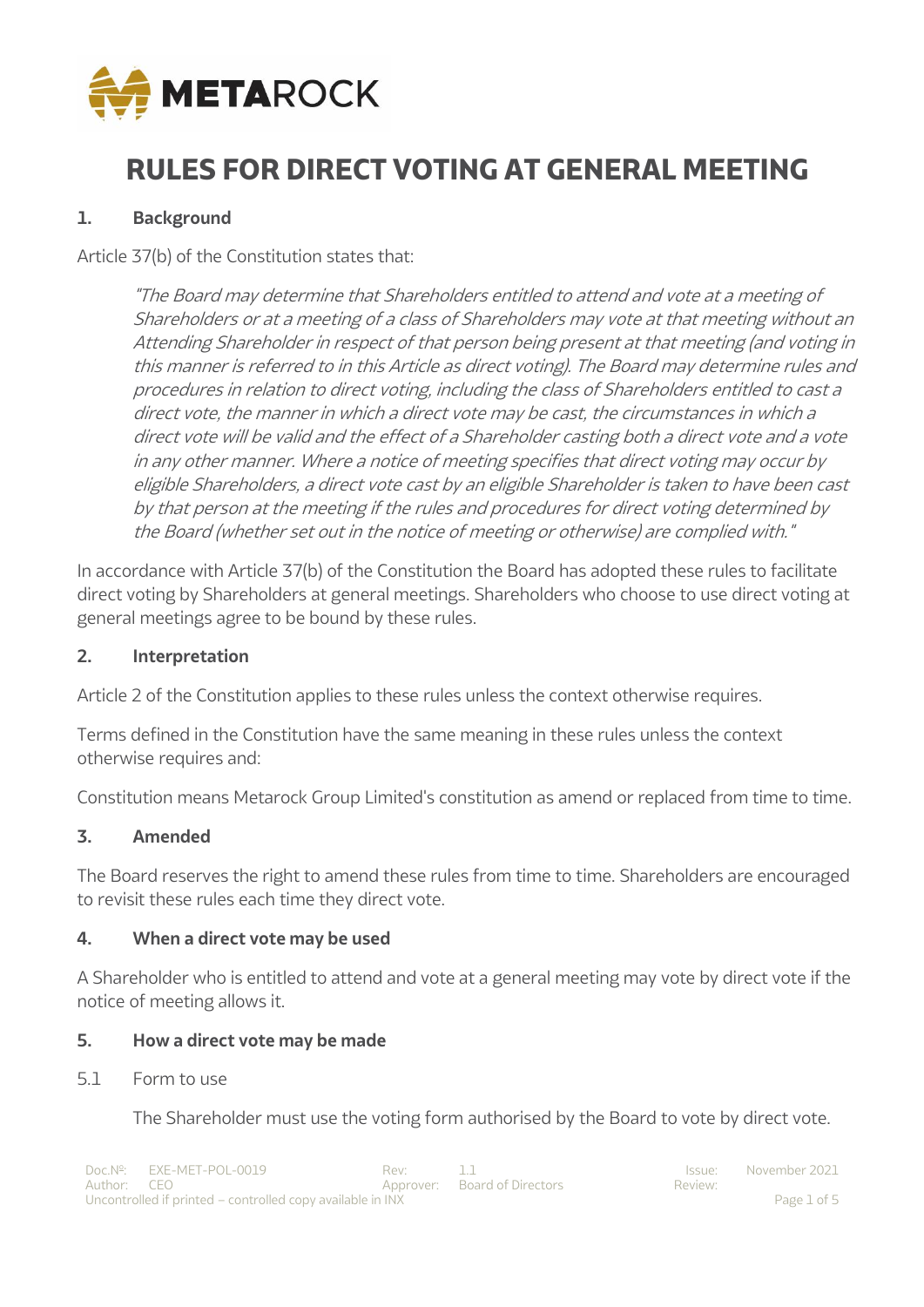

5.2 Proportion or number of votes

The Shareholder may include in the voting form the number of shares to be voted on any resolution by inserting the proportion or number of shares. Otherwise the instructions apply to all the shares held by the Shareholder.

- 5.3 Authentication or signing
	- (a) If the voting form is lodged online, the Shareholder must follow the instructions for online lodgement to enable electronic authentication. This will include a method for identifying the Shareholder.

Example: The following are some examples of methods for identifying a Shareholder: holder identification number, security identification number, other identifying notation.

- (b) If the voting form is lodged by mail, in person or by facsimile, the voting form must be signed as follows:
	- $(i)$  Individual: If the holding is in one name, the holder must sign.
	- (ii) Joint holding: If the holding is in more than one name, any one holder may sign.
	- (iii) Companies: If the company has a sole director who is also the sole company secretary, the voting form must be signed by that person. If the company is a proprietary company and does not have a company secretary, and has only one director, the sole director can sign alone. Otherwise the voting form must be signed by a director jointly with either another director or a company secretary.

### **5.4 Using a power of attorney**

To sign under power of attorney, either the power of attorney must already be lodged with the Company's share registry or a certified copy of the power of attorney must be given to the Company with the voting form.

## **5.5 Receipt of form**

The voting form must be received by the Company or its share registry at least 48 hours before the time for the meeting, or adjourned meeting. It must be given to the Company in a way and at a location stated in the notice of meeting. This may include by mail, in person, by facsimile and online. The same rules apply for receipt of the voting form for a direct vote as for a proxy. This includes when the form is treated as being received.

### **6. Counting direct votes**

6.1 Show of hands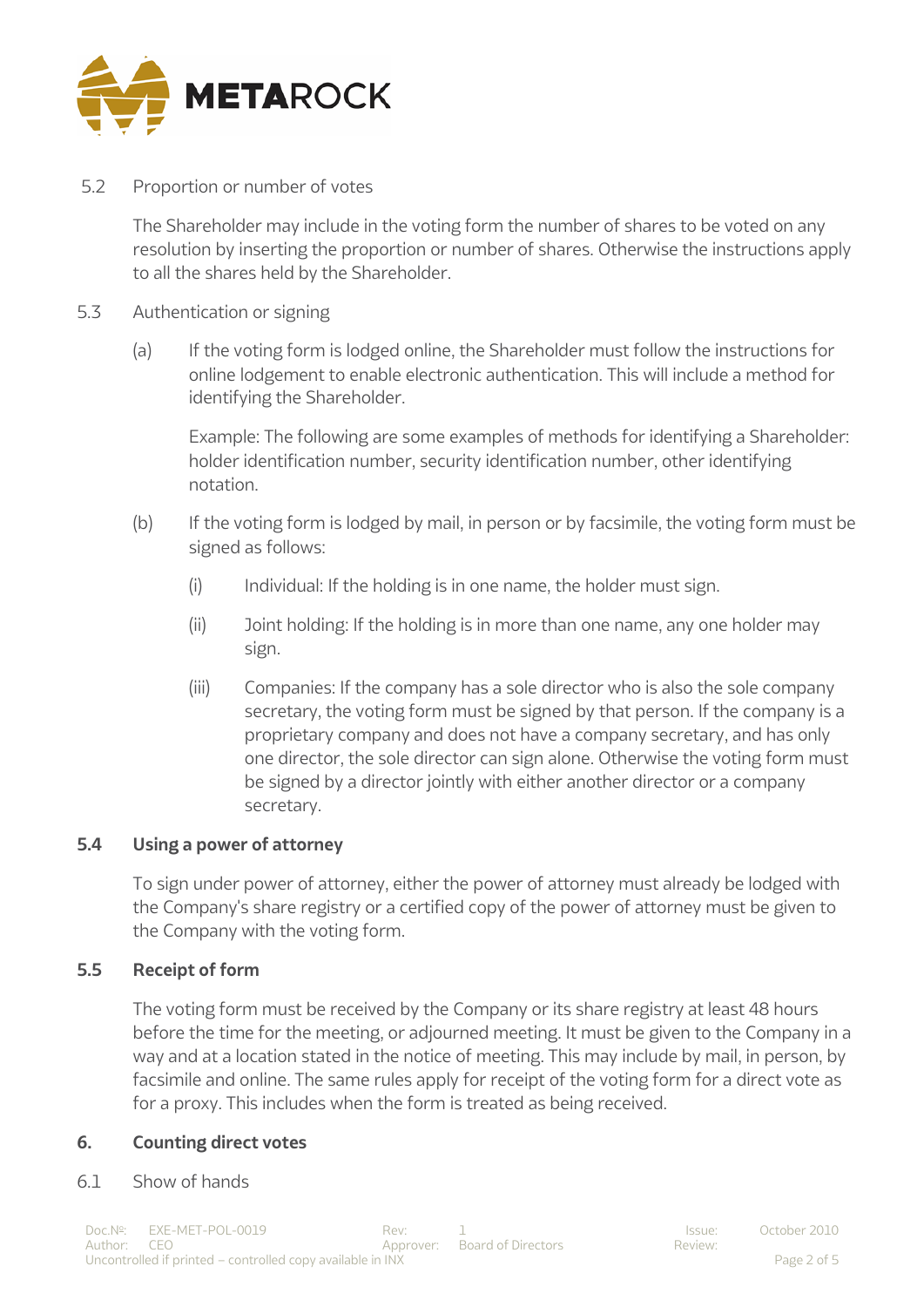

On a show of hands, direct votes are not counted.

Note: Article 37(c) of the Constitution says that each "Attending Shareholder" having the right to vote on a resolution has one vote; "Attending Shareholder" is defined in Article 1 of the Constitution to mean "in relation to a meeting of Shareholders, the Shareholder present at the place of the meeting, in person or by proxy, by attorney or, where the Shareholder is a body corporate, by Corporate Representative."

## 6.2 Poll

(a) Subject to the Constitution and any other rights and restrictions for the time being attached to a class of shares, on a poll, the votes cast by direct vote are counted for each share held for which the votes are cast.

Note: Article 37(e) of the Constitution says that where ". the Board has determined other means permitted by law for the casting and recording of votes by Shareholders on any resolution to be put at a meeting of Shareholders, each Shareholder having a right to vote on the resolution has:

- (i) one vote for each fully paid up Share that the Shareholder holds; and
- (ii) a fraction of one vote for each partly paid up Share that the Shareholder holds. The fraction is equal to the proportion which the amount paid up bears to the total issue price of that Share. Any amounts credited without payment in money or other consideration being made to the Company and any amount paid up in advance of the applicable due date for payment are ignored when calculating the proportion."

Article 37(f) of the Constitution also says that "if the total number of votes to which a person has pursuant to Article 37(d) or 37(f) does not constitute a whole number, the Company must disregard the fractional part of that total."

(b) However, votes will not be counted on a resolution if any of the following apply:

(i) More than one box (i.e. "For", "Against", "Abstain") for an item is marked but the relevant portion is not specified.

(ii) "Abstain" is marked.

### **7. More than one method of voting**

### **7.1 One method of voting only**

A Shareholder may use only one method of voting i.e. either in person, (including by Corporate Representative or attorney), by proxy or by direct vote.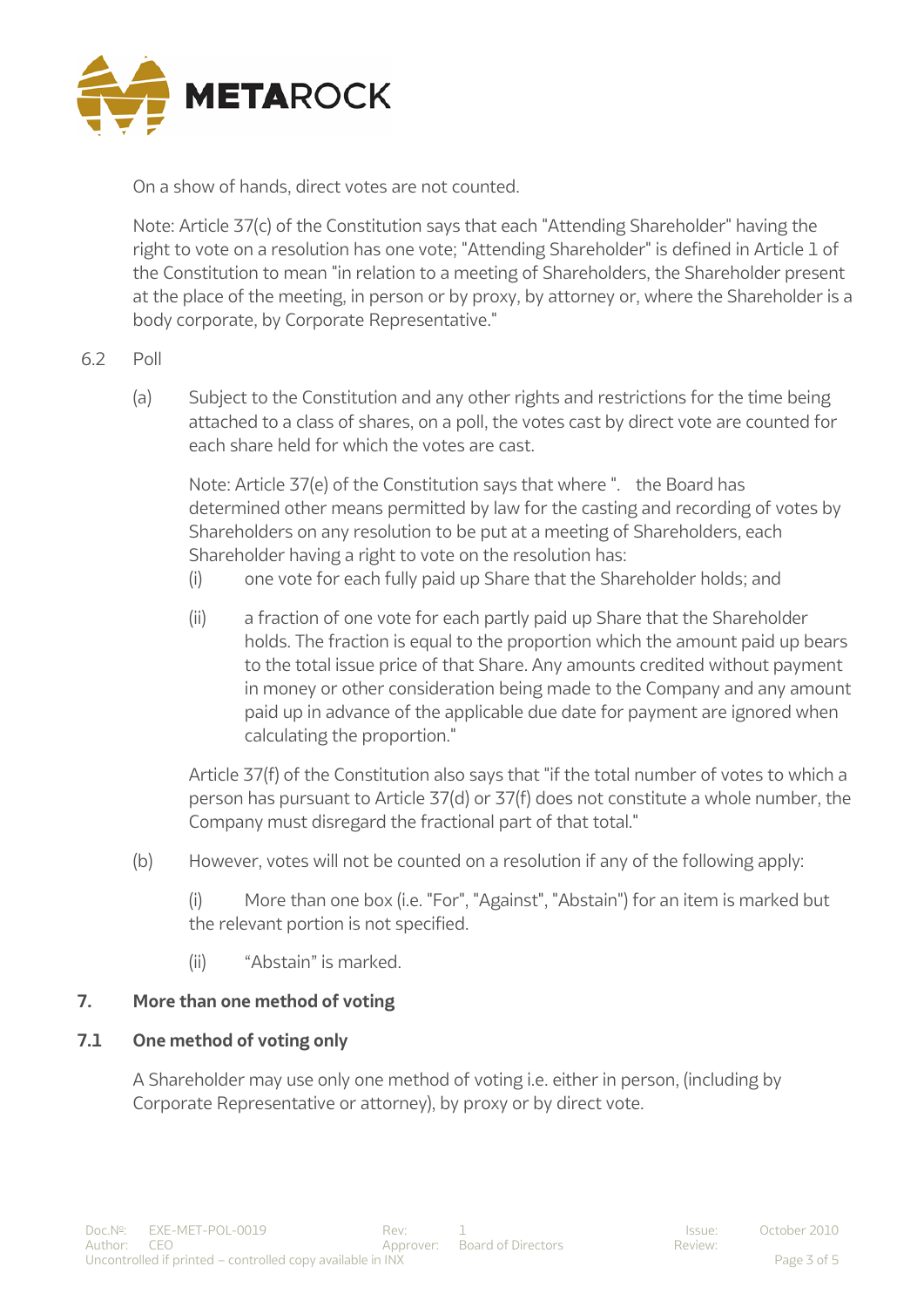

## **7.2 Single voting form and no direction**

If a single voting form is received and direct voting is selected but no direction is given on any of the resolutions, the Shareholder will be taken to have appointed the person named in the form as proxy and if no person is named, the chairperson of the meeting as proxy.

## **7.3 Single voting form and multiple instructions**

(a) If a single voting form contains instructions for both direct voting and appointment of a proxy, the Shareholder will be taken to have appointed the person named in the form as proxy and if no person is named, the chairperson of the meeting as proxy. Any direct votes will not be counted.

(b) If a single voting form is received and neither direct voting nor appointment of proxy is selected, the Shareholder will be taken to have appointed the person named in the form as proxy and if no person is named, the chairperson of the meeting as proxy.

## **7.4 Multiple voting forms**

(a) If more than one voting form is received with instructions to vote on the same resolution by both direct vote and by proxy, the last instructions taken to be received by the Company will override the earlier instructions. If the last instructions are for a direct vote, the authority of any proxy is revoked.

(b) If more than one voting form is received with different instructions on a resolution for direct voting, the last instructions taken to be received will override the earlier instructions.

### **7.5 Voting form and attending meeting**

A direct vote is not revoked by the Shareholder attending and taking part in the meeting, unless the Shareholder votes at the meeting on the resolution for which the direct vote was given. This includes a Shareholder attending by proxy or attorney. In the case of a company, it also includes the Shareholder attending by Corporate Representative.

### **7.6 Joint holders**

If more than one joint holder votes on a resolution, only the vote of the joint holder whose name appears first in the register of members is counted.

### **8. Death, mental incapacity, revocation, bankrupt, transfer of shares**

### **8.1 Direct vote is valid unless notice**

A direct vote is valid despite the following, unless notice in writing is received by the Company at least 48 hours before the meeting or adjourned meeting:

(a) Death or mental incapacity of the shareholder.